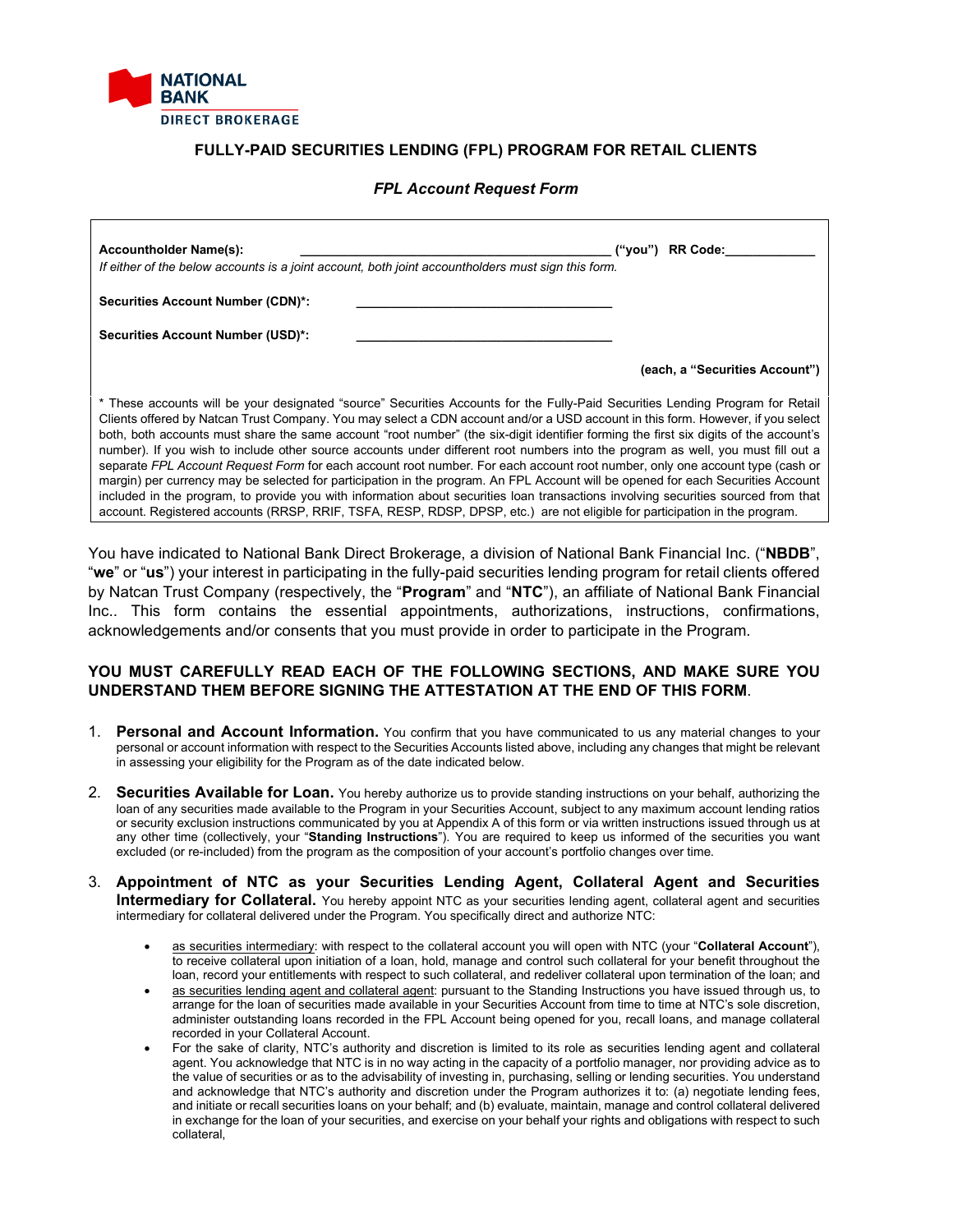all in accordance with the Securities Lending Agency Agreement signed by us on your behalf (the "**SLAA**") and the industry standard Global Master Securities Lending Agreement signed by NTC on your behalf (the "**GMSLA**") governing your securities loans under the Program. You moreover specifically grant NTC the requisite authority to execute the GMSLA and any amendments thereto on your behalf. You acknowledge and agree that the GMSLA is binding upon both you and National Bank Financial Inc. (through its Financial Markets division) as the borrower of your loaned securities (the "**Borrower**"). Copies of the SLAA and GMSLA may be viewed by you at any time at [https://nbdb.ca/accounts/types/retail-securities-lending.html.](https://nbdb.ca/accounts/types/retail-securities-lending.html)

- 4. **Our Services and the SLAA.** You hereby authorize us to execute the SLAA and any amendments thereto on your behalf, and you agree to be bound by its terms and conditions. You further authorize us to provide (upon your instructions or prior approval) all instructions, orders, notices, consents or confirmations on your behalf in connection with the Program and in relation to your Securities Account, FPL Account and Collateral Account. You understand and acknowledge that you (not NTC nor NBDB) are solely responsible for determining whether your securities lending activities under the Program are consistent with your objectives and are suitable for you.
- 5. **FPL Client Reports and Communications.** You hereby authorize us to receive (on your behalf) loan transaction confirmation reports issued by the Borrower ("**Confirmations**"), monthly lending activity and collateral reports issued by NTC ("**NTC Client Reports**"), and any other notices or communications issued by NTC, copies of which we will promptly deliver to you (collectively, "**FPL Client Reports and Communications**"). A Confirmation report will be issued by the Borrower on any day on which one of the following activities has occurred with respect to your securities: loan initiation, lending fee rerate, loan recall or loan termination. Monthly NTC Client Reports will be issued by NTC and will provide you with a consolidated view of all of your securities lending activities under the Program during that month, as well as the collateral credited to your Collateral Account with NTC as of the date of the report.
- 6. **Consent to Electronic Delivery.** You hereby consent to the electronic delivery of all FPL Client Reports and Communications and acknowledge that although you are entitled to revoke this consent at any time, such revocation may make you ineligible for the Program. You acknowledge that you are providing your consent to electronic delivery of FPL Client Reports and Communications even if you may not have consented to electronic delivery with respect to the account statements and other communications issued with respect to your source Securities Account.
- 7. **Agent Fees.** The Borrower will pay you lending fees in connection with loans of your securities (the "**Lending Fees**"). You acknowledge that you will pay to NTC fees (the "**Agent Fees**") equal to a fixed percentage (50%) of these Lending Fees on any loan of your securities, as compensation for its services to you as securities lending agent, collateral agent and securities intermediary for collateral. Out of these Agent Fees, NTC will share 10% with us as compensation for our responsibilities and the services we provide to you in connection with the Program. You will retain the full remaining balance (50%) of such Lending Fees. Information regarding the dollar amount of Lending Fees and Agent Fees credited to or debited from your Securities Account (including any Agent Fees shared with us) will be provided in the account statements for your Securities Account, in your annual fees and compensation report, as well as the monthly NTC Client Reports we will deliver to you. Please contact us if you would like further details regarding the compensation we receive from NTC under the Program.
- 8. **FPL Account and Account Statements.** The purpose of the FPL Account is to provide you with information regarding your securities loan transactions, and to help you track which of your securities are currently on loan (from the time they are removed from your Securities Account until equivalent securities are returned to your Securities Account). This information will be incorporated into the account statements for your Securities Account on a monthly basis, and will also be provided to you on a daily basis via the Confirmations described above.
- 9. **Consent to Sharing of Information.** You hereby expressly consent to the collection, use and disclosure of your personal information and account information relating to your Securities Account, FPL Account and Collateral Account (collectively, your "**Information**") by and between us, NTC and its respective affiliates or agents for the sole purposes of the services provided to you under the Program by each such party. This consent will remain valid for as long as you participate in the Program, but you may withdraw or restrict this consent at any time upon thirty (30) days' written notice to us. We are responsible for notifying NTC on your behalf of the withdrawal or restriction of your consent. However, you acknowledge that such withdrawal or restriction may limit or preclude NTC's ability to provide their services under the Program.
- 10. **Withdrawal from the Program.** If you wish to withdraw your participation from the Program, you must notify us as soon as possible. We are responsible for providing fifteen (15) days prior written notice of your withdrawal to NTC. You acknowledge and agree that despite your withdrawal from the Program, NTC may need to retain in their records or archives certain Information collected and used for the purposes of the Program, in order to comply with applicable regulatory and internal compliance recordkeeping requirements and obligations.
- 11. **Independent Tax Advice.** You confirm that you have sought or will seek independent counsel regarding the tax consequences of participating in the Program. You acknowledge that neither we nor NTC provide tax, legal or accounting advice, and that you solely are responsible for assessing the tax impacts of your participation in the Program.
- 12. **No CIPF Coverage.** You acknowledge that the Canadian Investor Protection Fund ("**CIPF**") does not provide coverage with respect to securities loan transactions, and that your securities therefore will not be protected by CIPF while on loan. An FPL Account is neither a "securities account" nor a "customer" account within the meaning of CIPF's coverage policy. Loaned securities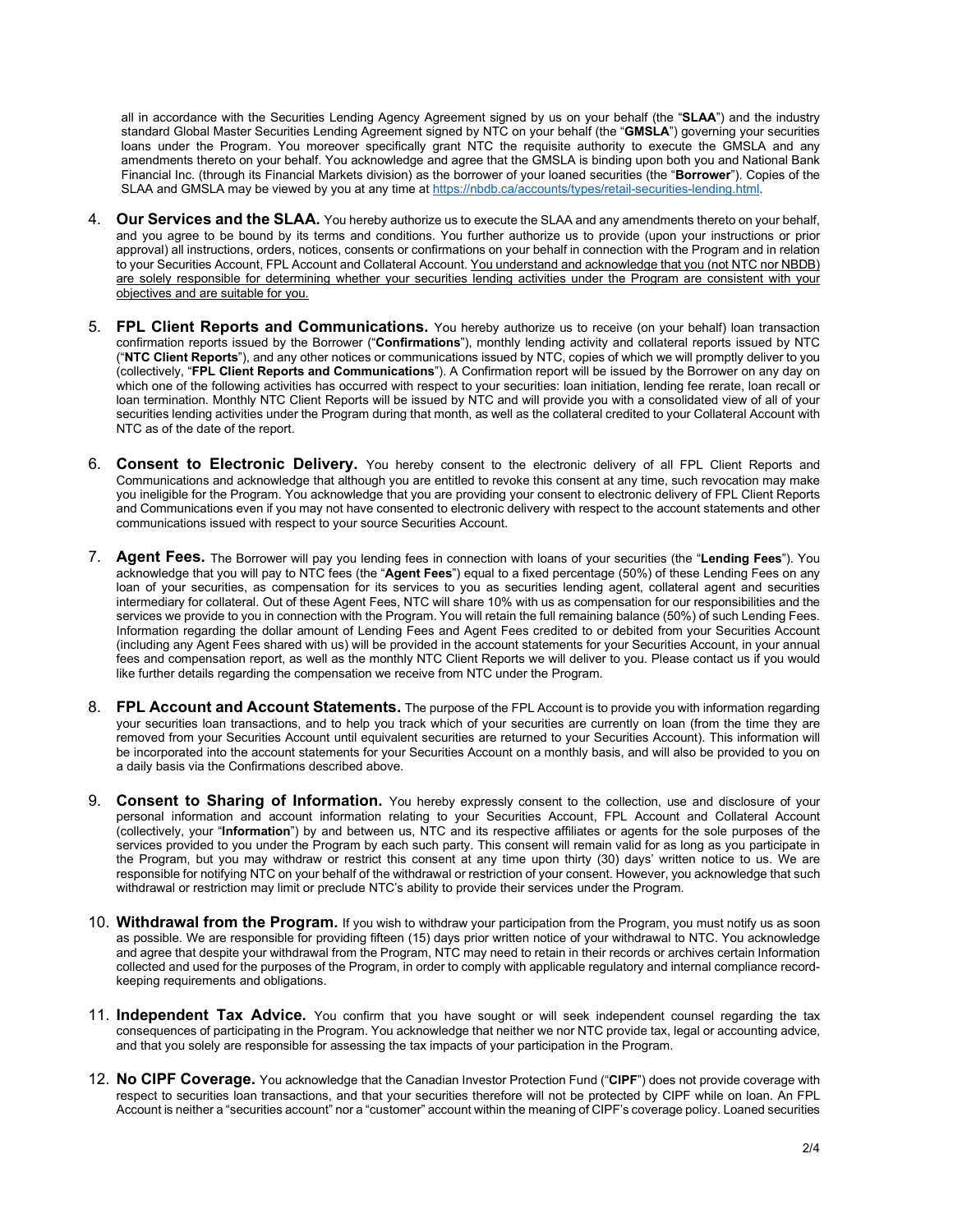shown in your FPL Account are not held by us for your accounts while on loan. Your sole protection with respect to loaned securities will be your entitlements to the collateral held for your benefit by NTC as your agent and securities intermediary under the GMSLA, and NTC's indemnity under the SLAA.

13. **SLAA and** *Information and Risk Disclosures***.** You confirm that we have explained to you the risks inherent to securities lending and your rights and obligations under the SLAA; and that you have carefully read and understood the *Natcan Fully-Paid Securities Lending Package for Retail Clients* provided to you with this *FPL Securities Lending Account Request Form*, and accept the risks disclosed in that document as well as all other risks inherent to securities lending described to you by us. You further confirm that you have either read and understood the SLAA signed on your behalf by us or have been informed of your right to request a copy thereof and have waived that right. In either case, you hereby accept and agree to be bound by the terms and conditions of SLAA, a copy of which can be viewed by you at any time at [https://nbdb.ca/accounts/types/retail](https://nbdb.ca/accounts/types/retail-securities-lending.html)securities-lending.html

# **IN SIGNING BELOW, YOU ATTEST THAT YOU HAVE READ, UNDERSTOOD AND ACCEPTED EACH OF THE SECTIONS OF THIS FORM, AND REQUEST THAT AN FPL ACCOUNT BE OPENED FOR THE PURPOSES OF YOUR PARTICIPATION IN THE PROGRAM.**

**YOU ALSO ATTEST THAT YOU ACCEPT ALL OF THE RISKS INHERENT TO SECURITIES LENDING AS DESCRIBED BY US, AS WELL AS IN THE** *NATCAN FULLY-PAID SECURITIES LENDING PACKAGE FOR RETAIL CLIENTS***.**

| Accountholder (or Authorized Representative) Name | Accountholder (or Authorized Representative) Name |
|---------------------------------------------------|---------------------------------------------------|
| Signature                                         | Signature                                         |

*For individuals: If any of the Securities Accounts designated in this form are joint accounts, both joint accountholders must sign this form.*

*For legal entities: If you are signing on behalf of a legal entity accountholder, you certify that you are a duly authorized representative of the Accountholder with respect to each of the appointments, authorizations, instructions, confirmations, acknowledgements and/or consents contained in this form.*

**Date** 

*For internal use only* 

**\_\_\_\_\_\_\_\_\_\_\_\_\_\_\_\_\_\_\_\_\_\_\_\_\_\_\_** 

Name & Title: \_\_\_\_\_\_\_\_\_\_\_\_\_\_\_\_\_\_\_\_\_\_\_\_\_\_\_\_\_\_\_\_\_\_\_\_\_\_\_\_\_\_\_\_\_\_\_\_\_\_\_\_\_\_\_\_\_\_\_\_\_\_\_\_\_

Signature: \_\_\_\_\_\_\_\_\_\_\_\_\_\_\_\_\_\_\_\_\_\_\_\_\_\_\_\_\_\_\_\_\_\_\_\_\_\_\_\_\_\_\_\_\_\_\_\_\_\_\_\_\_\_\_\_\_\_\_\_\_\_\_\_\_